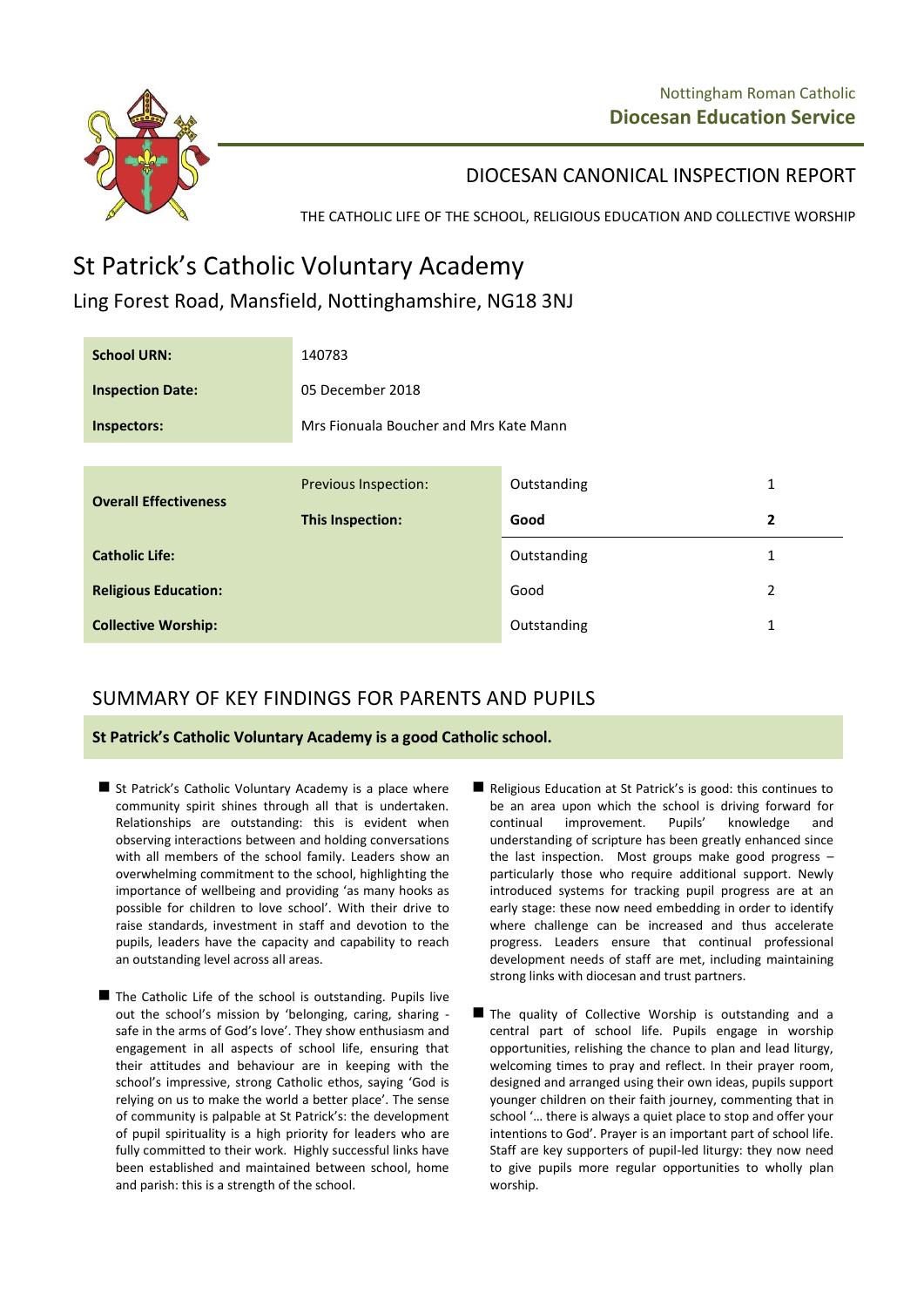## FULL REPORT

INFORMATION ABOUT THE SCHOOL

- St Patrick's Catholic Voluntary Academy became part of the newly established Our Lady of Lourdes Catholic Multi-Academy Trust on 1 September 2018. The school serves three church communities consisting of two parishes - St Patrick's and St George's, Mansfield.
- There are 213 pupils on roll in this one-form entry school. 60% of the school population is Catholic; 23% of pupils identify as Christians and 17% of pupils have no religious affiliation.
- 14% of pupils come from minority ethnic backgrounds with 15% of pupils who speak English as an additional language.
- The proportion of pupils known to be eligible for the pupil premium (which provides the school with additional funding for children in local authority care, pupils known to be eligible for free school meals and for pupils from service families) is below average. Deprivation is therefore low in the school; 8% of pupils receive free school meals.
- **E** Less than 1% of pupils have an Education, Health and Care Plan to support their special educational needs and/or disability (SEND). 8% of pupils receive SEND support from within the school's own resources with the total proportion of pupils with SEND being 9.6%.
- **The headteacher has been in post since just before the previous diocesan inspection, with the deputy** headteacher joining three years ago. A new post has since been added to the senior leadership team (SLT): an assistant headteacher is now responsible for standards and learning. Three teachers joined the staff at the beginning of this academic year and are at the beginning or early stages of their careers.

WHAT DOES THE SCHOOL NEED TO DO TO IMPROVE FURTHER?

■ Accelerate the progress of pupils in Religious Education by:

- o Providing greater challenge to pupils in lessons so that a greater number reach 'greater depth' in Religious Education
- $\circ$  Further developing the systems in the school for carefully tracking individual pupil progress, including for those within the Early Years Foundation Stage
- o Ensuring consistency across the school in terms of differentiated tasks presented to pupils, providing opportunities for pupils to write at greater length and further improve the presentation of work in books
- Extend the quality and impact of Collective Worship within the school by:
	- $\circ$  Further embedding the skills in staff to support pupils in leading a range of liturgy
	- Enabling pupils to more frequently make informed choices when planning worship opportunities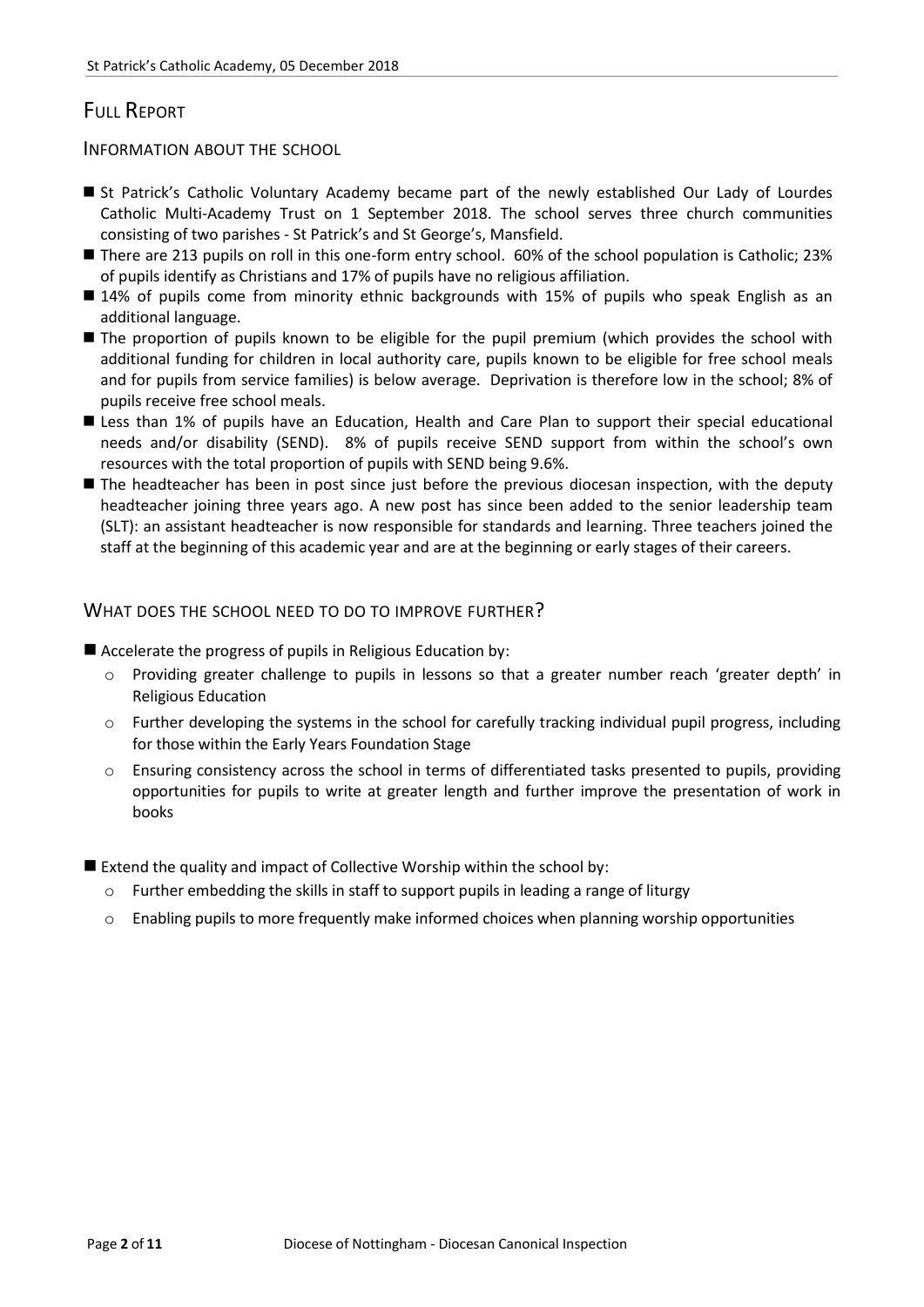1

1

## CATHOLIC LIFE

| THE QUALITY OF THE CATHOLIC LIFE OF THE SCHOOL |  |  |
|------------------------------------------------|--|--|
|                                                |  |  |

- The extent to which pupils contribute to and benefit from the Catholic Life of the school.
- The quality of provision for the Catholic Life of the school.  $\vert$  1
- How well leaders and governors promote, monitor and evaluate the provision for the Catholic Life of the school.

#### The extent to which pupils contribute to and benefit from the Catholic Life of the school – outstanding

- Pupils appreciate fully, value and actively participate in the Catholic Life of the school. They are advocates for living out the school's mission, taking pride in this aspect of the school community. They say, 'We are all different, but we are all the same in God's eyes', thus showing that they feel the sense of 'belonging, caring and sharing' as part of one family.
- Almost all pupils take full advantage of the opportunities the school provides for their personal support and development; as a result, they are happy, confident and secure in their own stage of physical, emotional and spiritual growth, saying that school staff 'boost your confidence' and that, 'we do as God wants us to do'. The personal and spiritual development of staff is also considered, with positive relationships prized highly, so that all members of the school community are supported to have 'a healthy mind and a healthy body'.
- **Pupils value the school's chaplaincy provision highly. They are keen to take leadership roles and** actively participate in a range of opportunities provided by the school. The chaplaincy team relished their experience of joining chaplaincy teams from around the recently established Our Lady of Lourdes Catholic Multi-Academy Trust, showing the school's wider commitment to the Catholic Life of pupils beyond their own setting.
- The Catholic tradition of the school is treasured: this is exemplified in the manner in which the school links with the families, parishes and wider diocese. As a result, pupils are enthusiastically and regularly involved with parish and diocesan celebrations and activities. A number of pupils are part of the Junior Religious Education Committee and some past pupils are now Parish Ambassadors thereby strengthening the strong links between the school and parish; they are engaged in planning and leading the children's Christmas party, demonstrating how they can use their skills and interests for the benefit of others.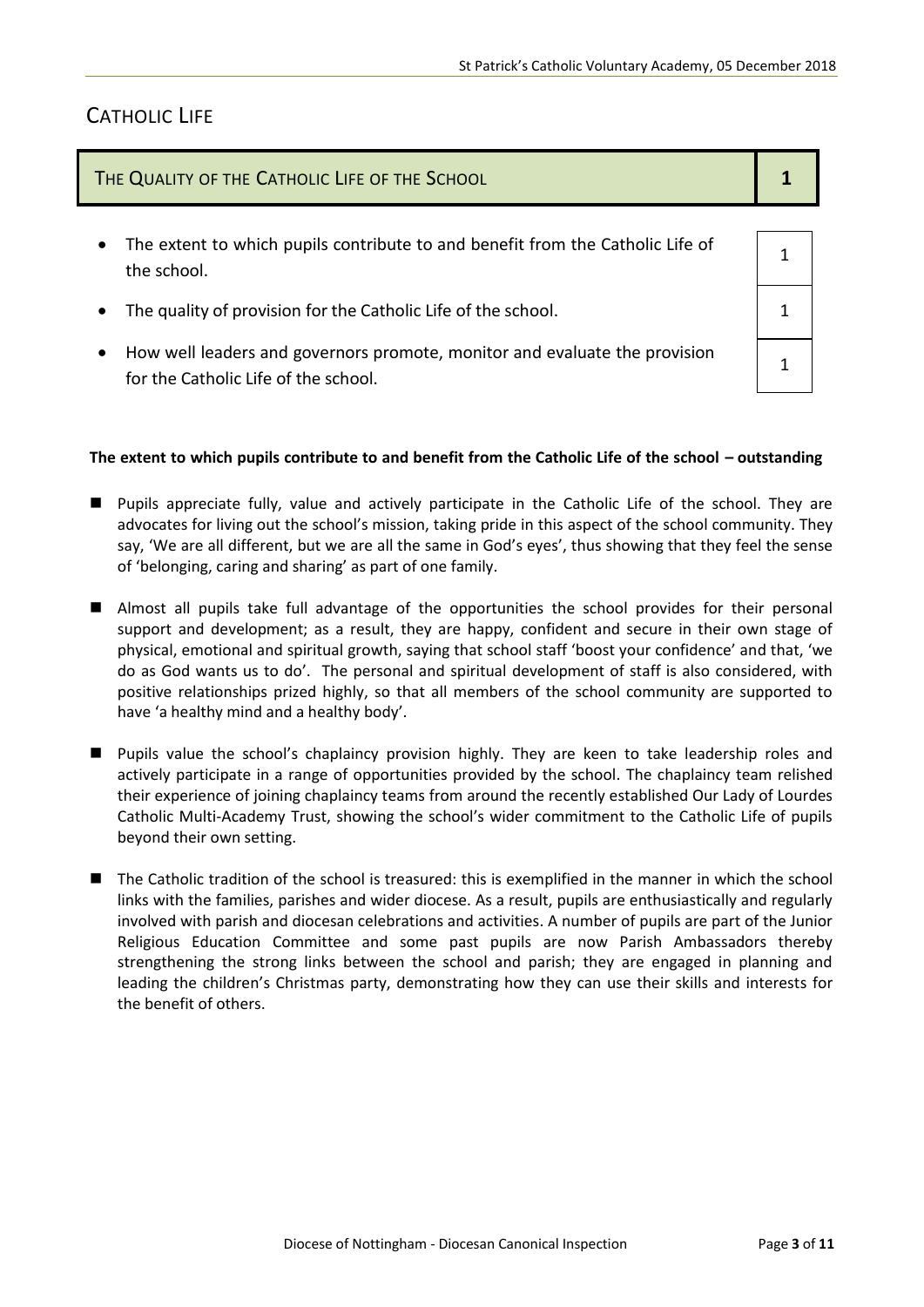#### **The quality of provision for the Catholic Life of the school – outstanding**

- The educational mission of the Church is demonstrated within the school's clear and inspiring mission statement, which confirms the importance of all in 'belonging, caring and sharing'. All staff are fully committed to its implementation across the curriculum and the whole of school life which is reflected in the strong rapport seen across relationships throughout and beyond the school. Staff prayer, continual professional development and reflection on Catholic Life is central to school policy and practice.
- The strong sense of community at all levels is tangible. The centrality of prayer to all stakeholders conveys a shared sense of direction and mission, making St Patrick's a supportive and joyful community. Governors recognize the quality within the staff team, commenting that 'the staff have a love for what they do and this is observed in strong relationships and a 'can do' approach held by all staff'.
- Pastoral programmes are well designed and planned, carefully taught; they celebrate Catholic teachings and principles, while capitalizing on the school's interest and dedication to the wellbeing of all. Charity work is well established, and pupils respond willingly. The school is equally attentive to the pastoral needs of members of staff: teachers see the headteacher as an ambassador for ensuring that staff needs are catered for and understood.
- The school environment is beautiful. The setting reflects its mission and identity through concrete and effective signs of the school's Catholic character, such as focus areas for reflection both indoors and outdoors. Areas around the school have been improved, in consultation with the pupils, in order to provide outreach spaces for prayer: for example, there is a Religious Education research area outside upper junior classrooms and a refurbished infant library showcasing bible stories. Pupils utilize these areas for their continued personal, spiritual and academic development.
- All staff promote high standards of behaviour. They are exemplary role models of mutual respect and forgiveness for pupils, who show a deep respect for themselves and others, resulting in pupils who comment that knowing Jesus, 'makes you want to be a better person because, if we all did this, we wouldn't have a grumpy world'.

#### **How well leaders and governors promote, monitor and evaluate the provision for the Catholic Life of the school – outstanding**

- The school's leadership is fully committed to the Church's mission in education and visibly energized by the task. The development of the Catholic Life of the school is viewed by leaders and local governors as an ultimate leadership responsibility. Parents say, 'The school oozes Catholicism' and many others observe the school as a supportive environment, which is 'there to help' the community.
- The provision for the Catholic Life of the school is given the highest possible priority by leaders, which is reflected in the school's self-evaluation: this is the result of their effective monitoring and selfchallenge, including by governors, and is clearly and explicitly focused on the Catholic Life of the school.
- The Catholic Life of the school features regularly in professional development for staff: this is engaging, well planned and effective, led in-house and by external support from the diocese and the school's Director of Performance and Standards from the Our Lady of Lourdes Catholic Multi-Academy Trust. As a result, staff understanding of the school's mission is outstanding.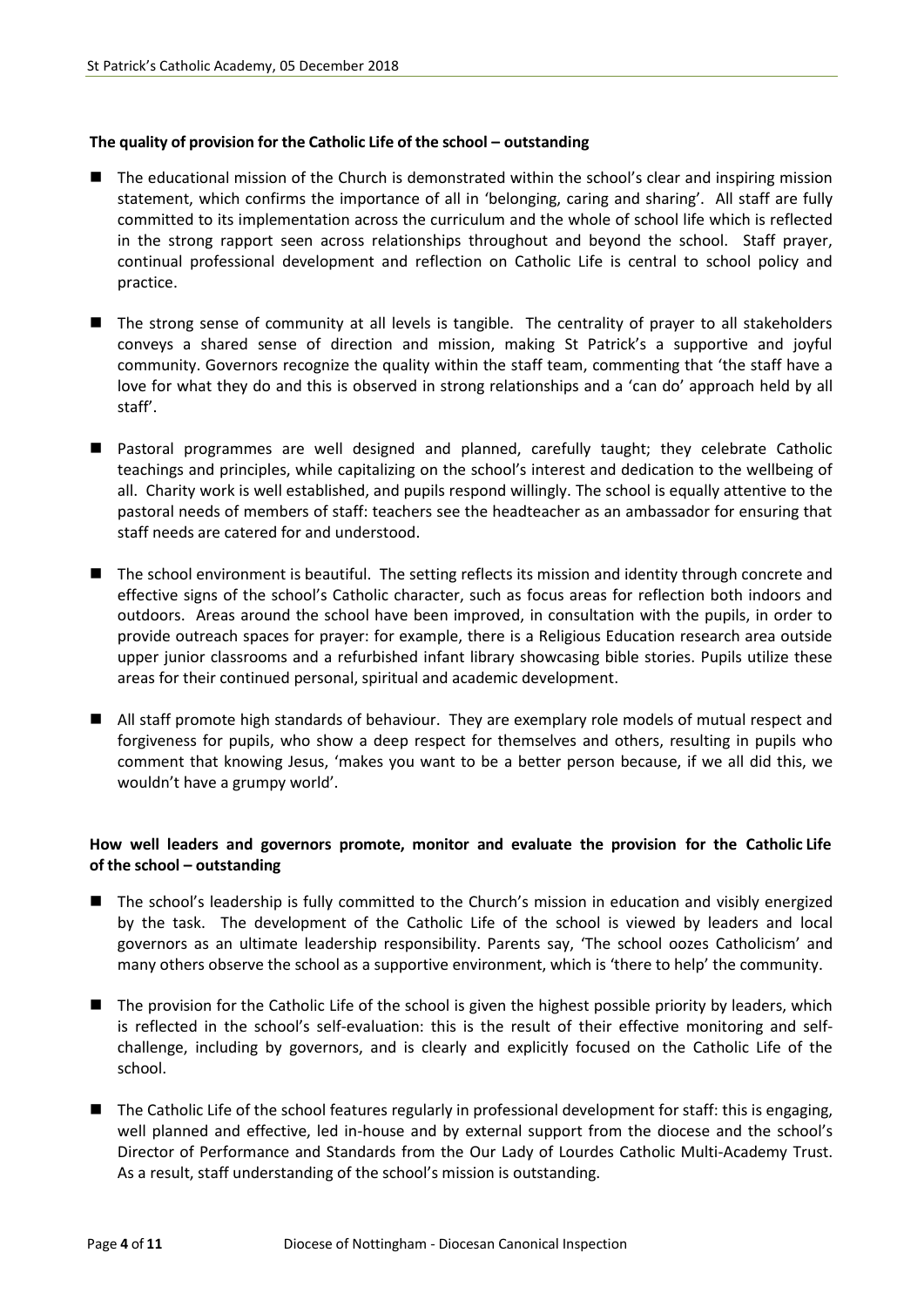#### **continued**

- The school has highly successful strategies for engaging with parents and carers to the very obvious benefit of pupils, which is greatly appreciated and valued. As a result, parents and carers have a thorough understanding of the school's mission and are highly supportive of it.
- As leaders, the local governing body is highly ambitious for the Catholic Life of the school and leads by example in its consistent emphasizing of Catholic Life as a school improvement priority. Governors make a highly significant contribution to the Catholic Life of the school, visiting frequently and reporting on their evaluation of this vital area of school life. They are passionate about the school's mission, actively involved in its evaluation and ready to both challenge and support.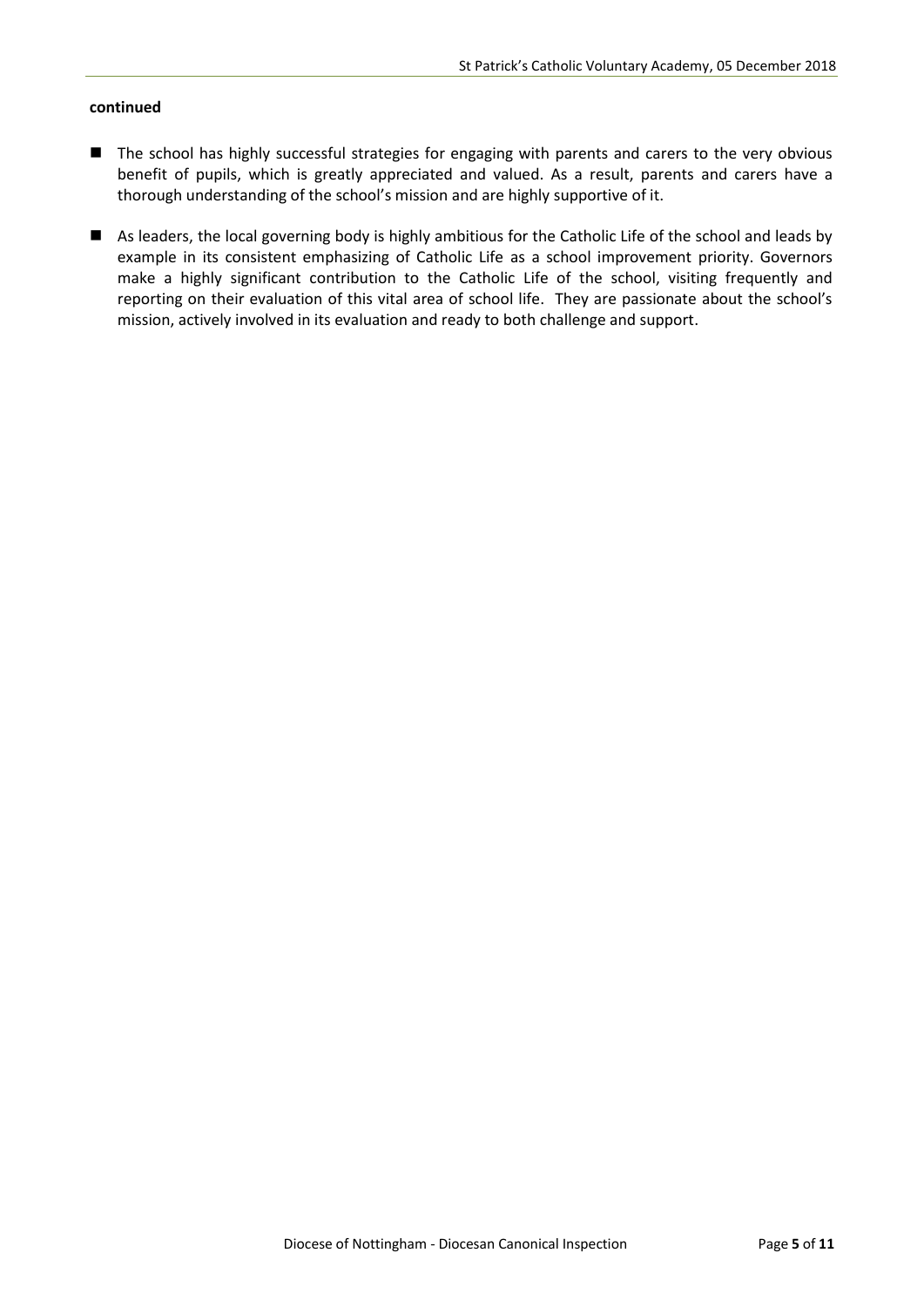## RELIGIOUS EDUCATION

## THE QUALITY OF RELIGIOUS EDUCATION **2**

- How well pupils achieve and enjoy their learning in Religious Education.  $\vert$  2
- The quality of teaching, learning and assessment in Religious Education.  $\vert$  2
- How well leaders and governors promote, monitor and evaluate the provision for Religious Education.

#### **How well pupils achieve and enjoy their learning in Religious Education – good**

- Pupils show interest and enthusiasm in Religious Education lessons; they articulate their learning positively and with an increasing level of understanding. They speak with genuine passion about their work on scripture – particularly enjoying 'Scripture Detective' work, where they take passages from the bible and determine what these tell us about the life of Jesus, his message for us, key people and special places.
- Overall, pupils in Key Stages 1 and 2 make good progress from their starting points. Pupils' increasing religious literacy is evident when talking about their work and explaining tasks as they move up through the school: that they enjoy their learning, and feel Religious Education is central to their faith, is clear because they make comments such as, 'I like to write things down from the heart'.
- Pupils with additional needs are well catered for in terms of classroom support, resourcing and attention to their needs. Inclusion is strong within St Patrick's.
- Attainment is in line with diocesan expectations. Driver words are present and used throughout the school in discussion during lessons and though visual displays: they now needed to be used in a more targeted fashion in order to accelerate progress.
- **Pupils have a growing awareness of their next steps in learning. They are becoming aware of how to** achieve more highly and can discuss how to make improvements to their work. For example, they recognise the value of considering 'the big question', that they need to write extensively ('I do five pieces of work per topic!') and that the success criteria support them in their learning. This is particularly evident in the upper Key Stage 2 phase.

| Page 6 of 11 |  |  |  |
|--------------|--|--|--|
|--------------|--|--|--|

2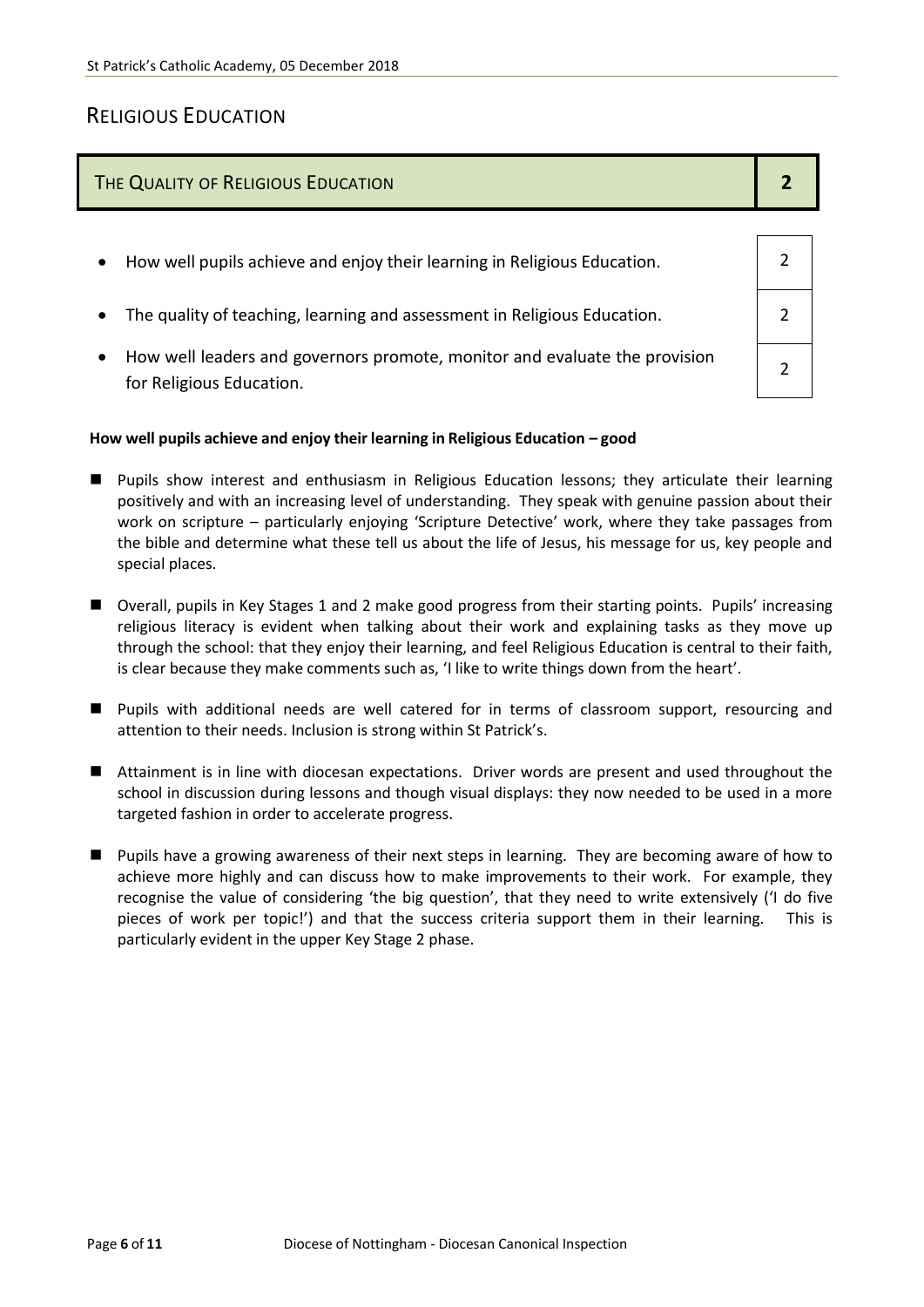#### **The quality of teaching, learning and assessment in Religious Education – good**

- **E** Across the school, teachers show confidence in their subject knowledge and use a range of strategies and stimuli to engage pupils: consequently, pupils learn well and teaching is good overall.
- In the best lessons, teachers pause learning to refocus pupils' thinking and explore their ideas, engaging and including pupils in plenty of talk for learning, reducing their own teacher talk. In these stronger lessons, teachers interject subject knowledge to move learning on; they address theological misconceptions and pitch activities to meet the needs of individual pupils.
- The new marking policy, when embedded, will provide opportunities for staff to ensure consistency when making judgements throughout the school in terms of: quality of feedback; pupils' response to marking; timely interventions to address errors as well as enabling pupils to make further progress
- Pupils' workbooks vary in presentation, although pride can be seen in the way books are labelled and the range of ways teachers explore in presenting tasks. Attention now needs to be given to writing frames so that some pupils' work is not stunted or streamlined by fixed boxes and short lines on which to write responses, thus opening up tasks and encouraging pupils to write at greater length and depth.
- Those pupils who require additional support within Religious Education lessons make good progress due to careful scaffolding and effective adult support. This now needs to translate to those high attaining pupils in order to challenge and accelerate their progress so as to secure greater depth in Religious Education.

#### **The extent to which leaders and governors promote, monitor and evaluate the provision for Religious Education – good**

- Leaders and local governors ensure that the curriculum in Religious Education meets the requirement of the Bishops' Conference of England and Wales. The timetable allows for adequate provision for the teaching of this important subject. Relationships and Sex Education (RSE) has been more fully developed since the last inspection.
- Leaders and local governors ensure that Religious Education is comparable to other core curriculum subjects in terms of budget, professional development priorities, resources and staffing - including deployment of additional teaching assistants to support learners.
- **Although monitoring and evaluation is undertaken by a number of leaders, it is not yet rigorous or** reflective enough to have a greater impact on the progress of groups of learners. Further development of systems and accuracy will support leaders and local governors to accelerate rates of progress, increase attainment and focus on the presentation of work, thus better understanding where pupils are on their journey of learning in Religious Education.
- The subject leader for Religious Education is highly thought of within the school setting and the wider Catholic community. She has a clear vision for the development of Religious Education, is proactive in planning for improvements in teaching and learning and disseminates this information effectively to staff. Her input in working to support those outside the school is recognized at diocesan and trust level.
- In most areas, leaders are accurate in their judgements in self-evaluation documentation. Leaders identify areas for improvement and report to local governors. The monitoring and evaluation of Religious Education has led to some improvements and involves leaders at all levels. Local governors have a clear understanding of the journey the school has travelled in terms of improving teaching and learning of Religious Education. They play a supportive yet challenging role in driving forward improvements in this core subject.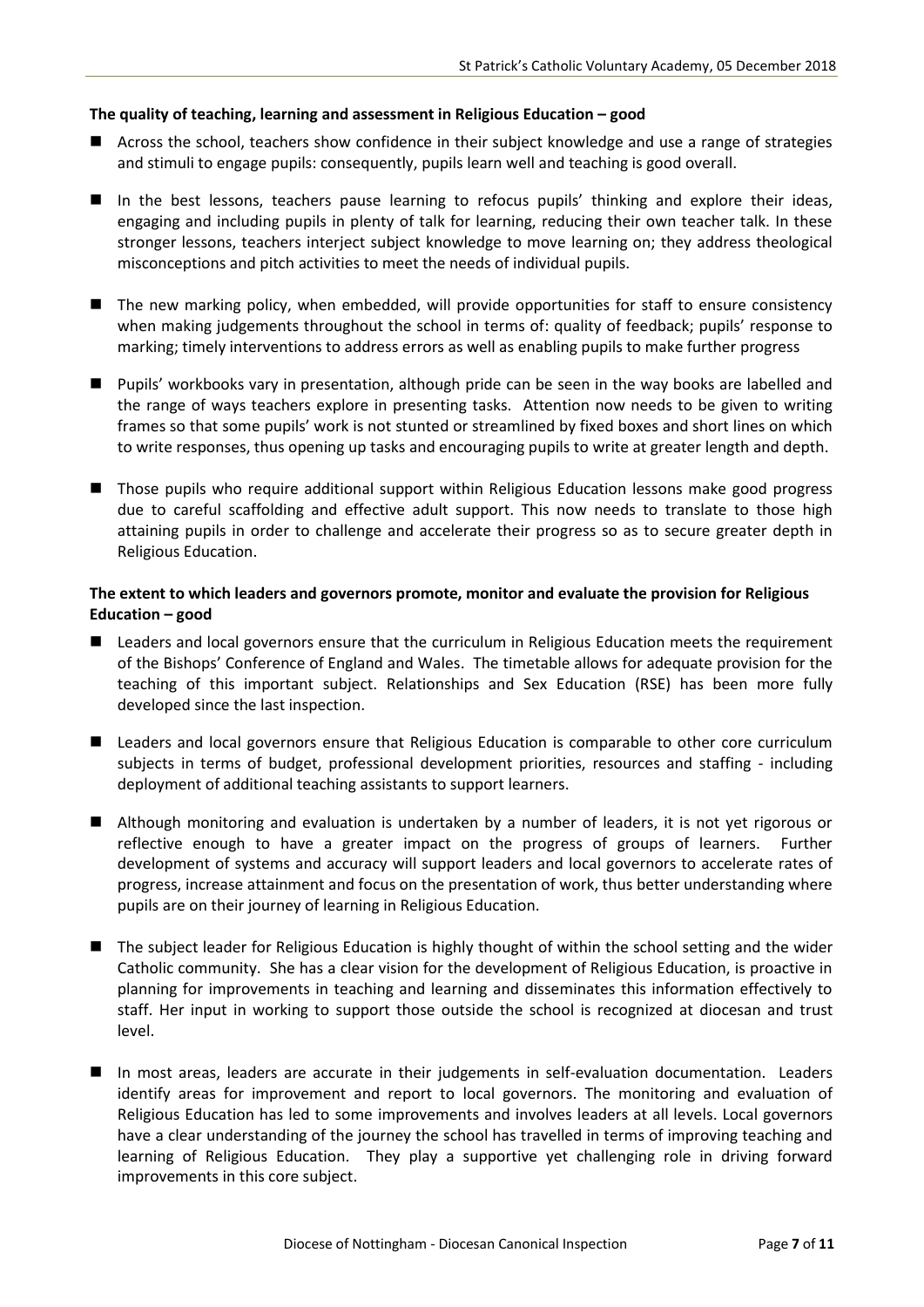## COLLECTIVE WORSHIP

# THE QUALITY OF COLLECTIVE WORSHIP **1 1 1 1 1** How well pupils respond to and participate in the school's Collective Worship.  $\vert$  1 • The quality of provision for the Collective Worship.  $\vert$  2 How well leaders and governors promote, monitor and evaluate the provision for Collective Worship. 1

#### **How well pupils respond to and participate in the school's Collective Worship – outstanding**

- Acts of Collective Worship engage pupils across the school. Pupils are inspired to think deeply and offer a thoughtful and heartfelt response. There is a genuine enthusiasm for Collective Worship, with pupils sharing that 'we praise all the time, sharing our pride and passion for our religion'. The quality of communal singing and musical accompaniment is inspirational and uplifting, mirrored by prayerful silence and a deep, reverent participation in communal prayer.
- **Pupils display confidence in their use of a wide variety of traditional and contemporary approaches to** prayer, recently developing their own prayer room with models of prayer and reflection decorating the space. The older children actively invite peers and younger pupils to pray with them and 'speak with God'. It is evident that the school has invested significantly in attractive religious artefacts and liturgical music as well as growing the school band, supported by a specialist music teacher - all of which have strengthened the involvement and engagement of pupils in their response to prayer and worship.
- **Pupils of all ages have an excellent understanding of the Church's liturgical year, seasons and feasts;** displays are prominent around the school including a display celebrating the school's journey through the liturgical year. In the Early Years Foundation Stage classes, pupils are fully involved and lead parts of Acts of Worship which link directly to points in the liturgical year. Pupils can explain the relevance of coloured cloths and artefacts used.
- The experience of living and working in a faithful, praying community has a profound and visible effect on the spiritual and moral development of all pupils: pupils express that 'being part of a Catholic school helps us to grow more as a person, community and family no matter what faith or belief we have'. They have a deep sense of respect for those of other faiths and enjoy learning about other religions.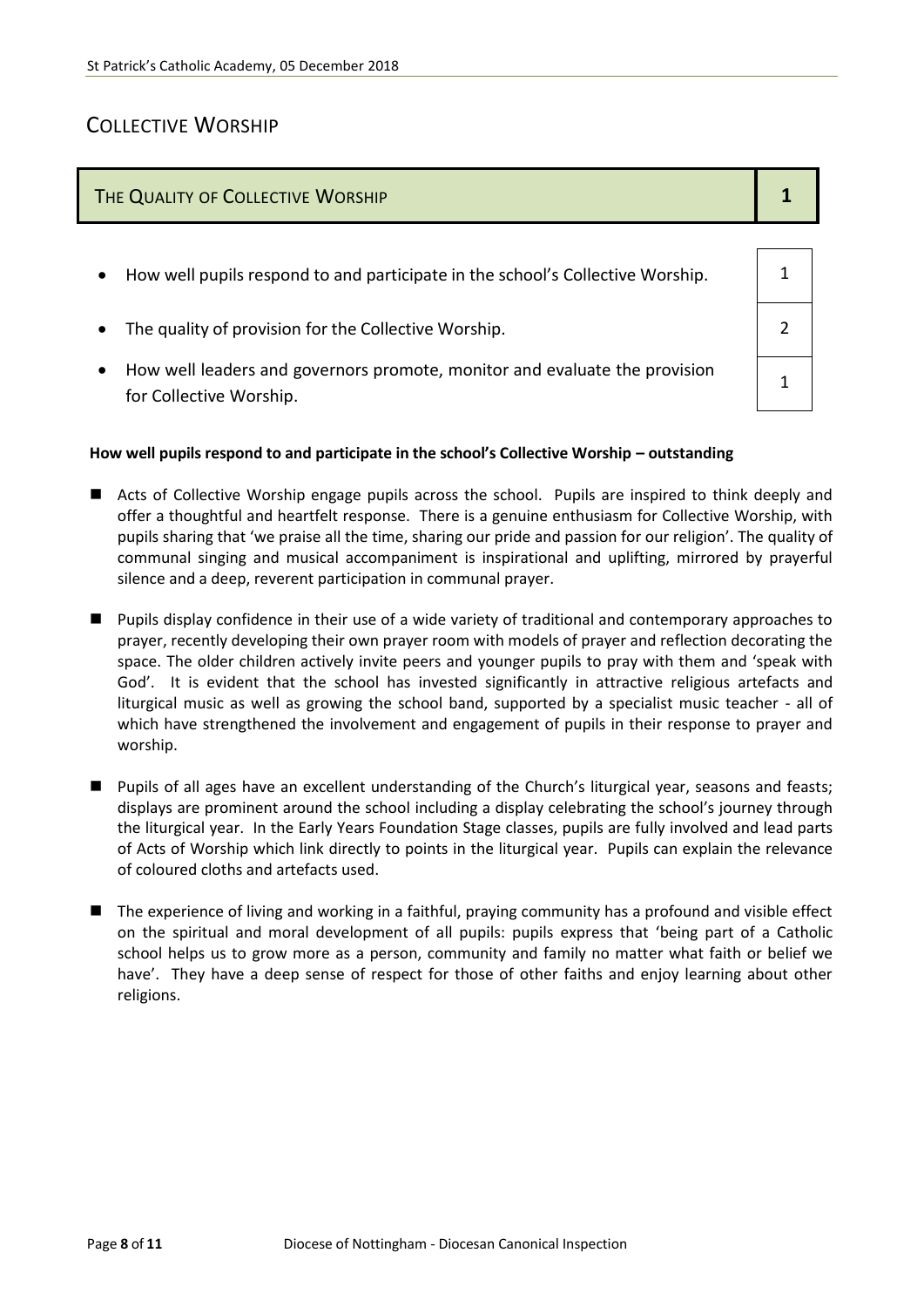#### **The quality of provision for Collective Worship – good**

- Collective Worship is engaging for both pupils and adults. Members of the community speak highly of these opportunities and participation is high. Collective Worship is given a high priority in terms of planning, evaluating and resourcing.
- Staff across the school are skilled and committed to helping pupils plan and deliver quality worship. They have a good understanding of the purpose of Collective Worship and the wide variety of methods and styles of prayer. The school must now continue to empower pupils, relative to their age and ability, to plan and deliver a range of Acts of Worship taking increased ownership of choices made and incorporating spontaneous prayer.
- Opportunities are planned in a manner that facilitates attendance by other adults associated with the pupils and school: response to this invitation is good. Staff play an active role in Collective Worship: modelling response, action and reverence.
- Collective Worship has a purpose and message with the most effective practice building upon these worships in classrooms or future liturgies. There is a consistent planning format followed by all practitioners and pupils, guiding and ensuring all relevant features of worship are included. The themes chosen for worship reflect a strong understanding of the liturgical seasons and the Catholic character of the school.

#### **How well leaders and governors promote, monitor and evaluate the provision for Collective Worship – outstanding**

- Leaders at all levels have expert knowledge in how to plan and deliver quality Collective Worship. This information is well disseminated to staff members, supporting them to develop their pupils' knowledge of planning and delivery of worship.
- Leaders and local governors are highly visible as leaders of Collective Worship within the school. They are models of outstanding practice for staff and pupils.
- The highest priority is placed on the professional development of staff incorporating liturgical formation and the planning of Collective Worship. Staff members have engaged well with diocesan training and support and have implemented a range of suggested practice and resourcing which is beginning to cascade to pupils.
- Leaders and local governors place the highest priority on the school's self -evaluation of Collective Worship. Teams are formed to identify strengths, address areas for improvement and ultimately move the school forward. Regular monitoring of worship is established: this is beginning to inform improvements in the practice of teachers, who have the capacity to enrich provision.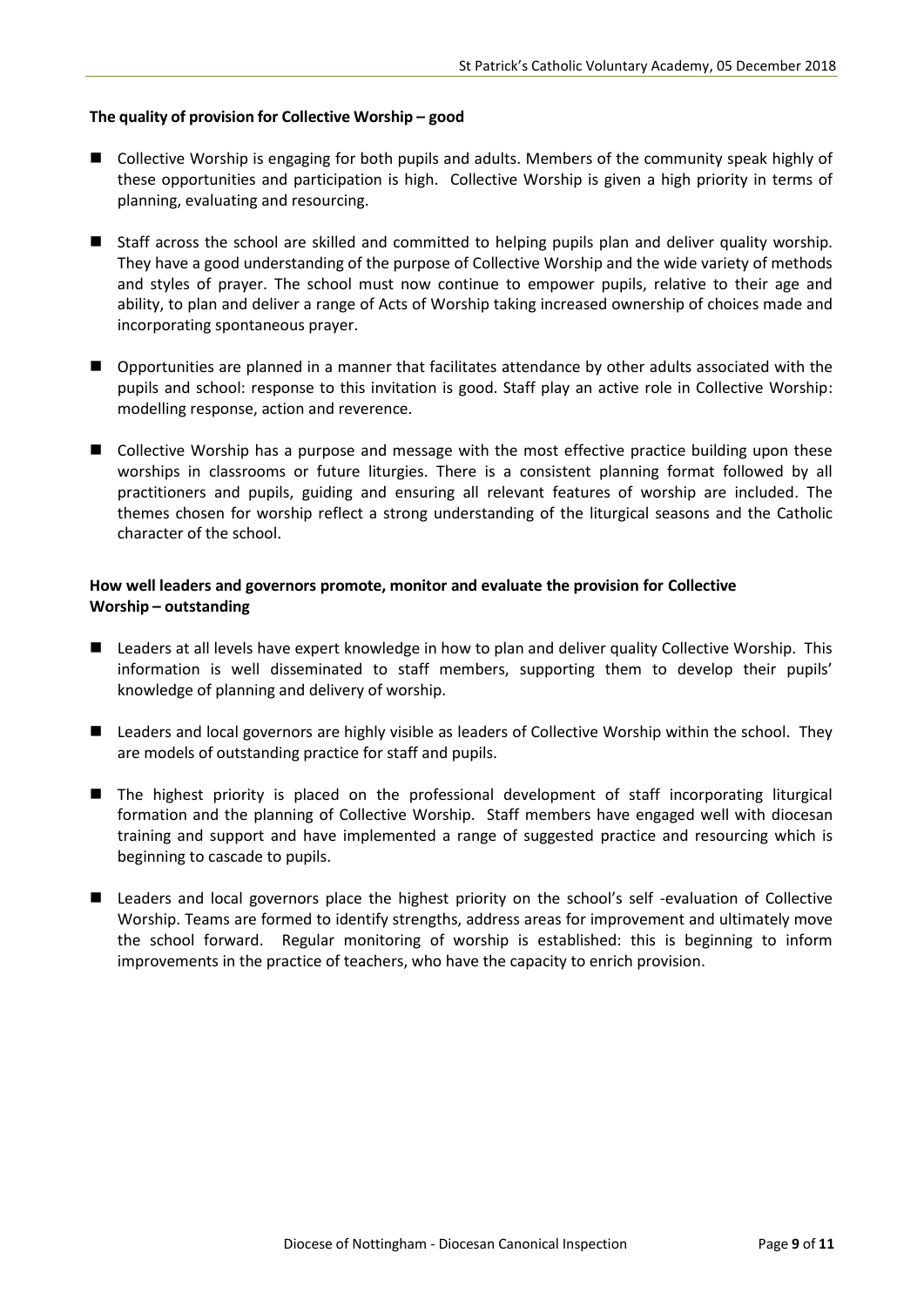## SCHOOL DETAILS

| <b>School Name</b>             | St Patrick's Catholic Voluntary Academy          |
|--------------------------------|--------------------------------------------------|
| <b>Unique Reference Number</b> | 140783                                           |
| <b>CMAT</b>                    | Our Lady of Lourdes Catholic Multi-Academy Trust |

The inspection of this school was carried out on behalf of the Bishop of Nottingham under Canon 806 of Canon Law in accordance with the *Evaluation Schedule (September 2018)* for diocesan canonical inspections in the Diocese of Nottingham. The inspection reviews and evaluates how effective the school is in providing Catholic education. The process begins with the school's own self-evaluation and the inspection schedule is in line with the criteria set by the National Board of Religious Inspectors and Advisers (NBRIA).

During the inspection, the inspectors observed 7 Religious Education lessons and 2 Acts of Collective Worship.

Meetings were held with the headteacher and deputy headteacher, the subject leaders for Religious Education and Assessment, the chair of governors, a foundation governor, the CEO and Director of Performance and Standards for the Our Lady of Lourdes Catholic Multi-Academy Trust and the parish priest. Discussions were also held with pupils and parents.

The inspectors scrutinised a range of documents including reports of the local governing body, action plans, the school development plan, monitoring forms, assessment information and parental response forms. Inspectors also examined the work in pupils' Religious Education books.

| <b>Chair of Governors:</b>          | Mrs Maria Keay                   |
|-------------------------------------|----------------------------------|
| Headteacher:                        | Mrs Jane Smedley                 |
| Date of Previous School Inspection: | 05 December 2013                 |
| <b>Telephone Number:</b>            | 01623 478090                     |
| <b>Email Address:</b>               | head7@st-patricksrc.notts.sch.uk |